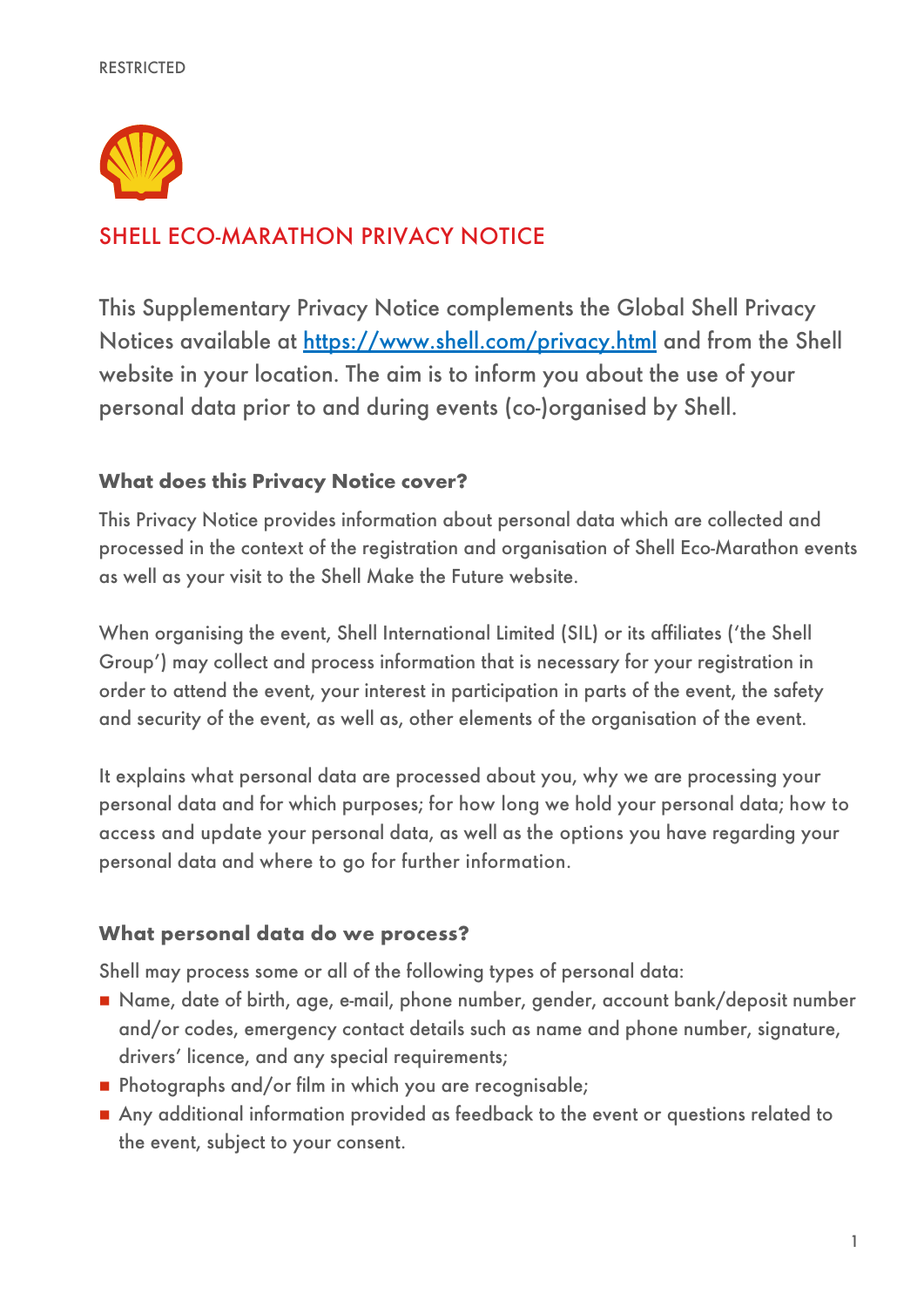### **For what purposes do we process your personal data?**

Except where required by applicable local law or emergency situations, personal data will only be processed for the following purposes:

- Registration to, facilitate participation in, and organisation of the event including communication of relevant event information, evaluating submissions and participation, public voting, certification based on results, feedback or questions received for improving future events, promoting the event and/or future events, communication preferences regarding further communication from Shell.
- Health, safety, security & environment including proper controls for access and establishing the identity of the participants.
- Legal and/or regulatory compliance including compliance with legal or regulatory requirements.

Processing may take place at any time during the registration process and/or the organisation of the event, and during the event and may continue after the event for limited purposes.

### **Communication to participants**

Shell will only communicate with participants for purposes related to the organisation of and participation in the event. With your consent, Shell may also communicate with you further and may send you newsletters regarding similar events and/or communications about Shell products and services that may be of interest to you. With your consent, Shell may ask you questions/feedback related to the event.

# **Security and transfer of your personal data**

Your personal data that are collected as a part of the organisation of the event may be transferred within the Shell group, including Shell companies that may be located outside the European Economic Area (EEA) for the purposes specified above. Where personal data have been transferred to companies within the Shell group and/or to authorised third parties located outside of your country we take organisational, contractual, and legal measures to ensure that your personal data are exclusively processed for the purposes mentioned above and that adequate levels of protection have been implemented to safeguard your personal data.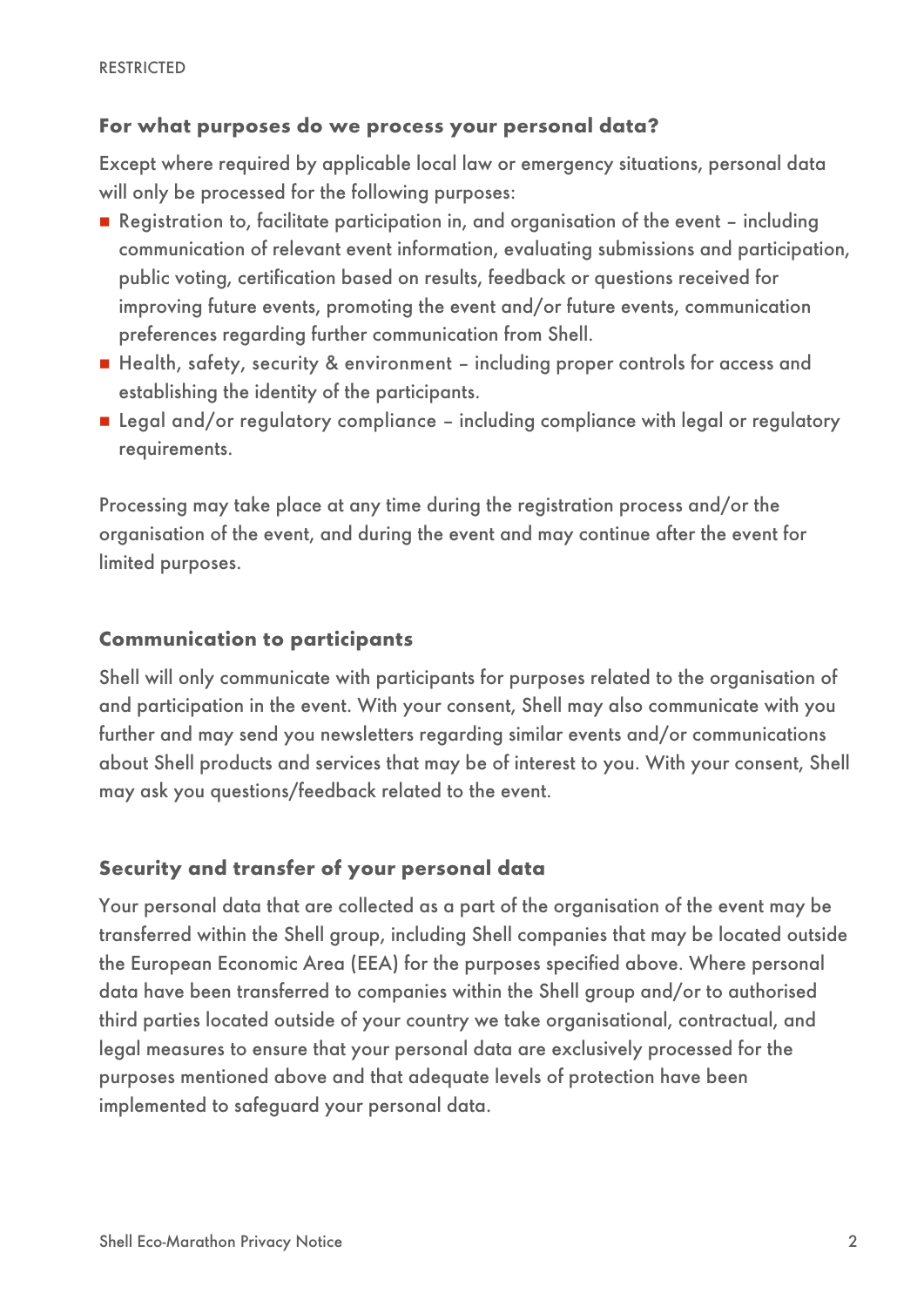# **Who will we share your personal data with?**

Your personal data are exclusively processed for the purposes referred to in this Statement and will not be disclosed without your consent to authorized third party companies unless we are legally entitled or required to do so.

### **How long do we hold your personal data for?**

For further/full information please refer to the Global Shell Privacy Notices available at [https://www.shell.com/privacy.html.](https://www.shell.com/privacy.html)

# **Specific information about photographs and film**

As a participant, you may be asked to provide photographs and/or film as a part of your submission for the event. Shell may use and process such personal data for the purpose of evaluating your submission in the context of the event, including sharing the submission with, or making it available to, any accessors, experts or any other individuals involved in evaluating the submission (this may include public evaluation/voting where relevant). Shell may use such personal data for general publicity and commercial purposes, internal Shell initiatives, paid advertising, at events and through print media, online media, Shell's own media, and television media.

Shell may also take photographs and/or film during the SEM event, gather them, and use for general publicity and commercial purposes, internal Shell initiatives, paid advertising, at events and through print media, online media, Shell's own media and television media.

Except where required by applicable local law or emergency situations, or for our archiving arrangements referred to below, photographs or film are exclusively processed for the purposes referred to above and will only be shared with:

- Other companies within the Shell group of companies.
- Authorized third-party agents, service providers, external auditors, and/or subcontractors of Shell.
- A competent public authority, government, regulatory or fiscal agency where it is necessary to comply with a legal or regulatory obligation to which the relevant Shell company/companies is subject to or as permitted by applicable local law; or
- With your consent, with authorized third-party companies that co-host or are a business partner in the event.

Shell will not process such personal data for longer than five years where consent is gathered, and not for longer than 10 years where there is a legitimate reason for

Shell Eco-Marathon Privacy Notice 3